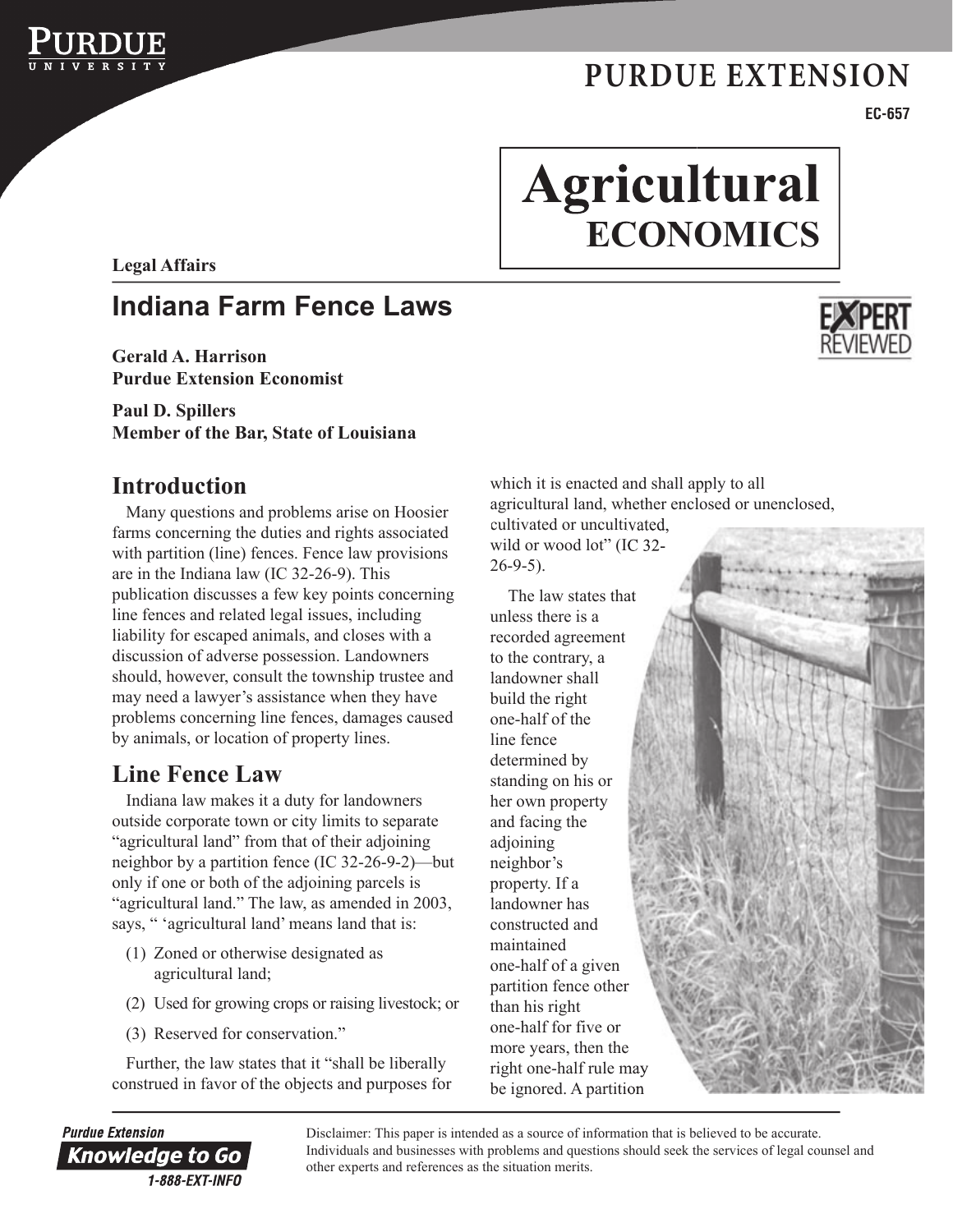fence is to be placed on the line dividing the properties (IC 32-26-9-2-(a)(3)).

Generally, the law supports special agreements, even when oral, between adjoining landowners for fence maintenance. However, for agreements to be binding (covenants running with the land) on subsequent landowners, they should be in writing and recorded. Covenants in deeds concerning the maintenance of fences have been held by Indiana courts to be binding on future as well as current landowners.

Landowners may agree not to have or maintain a partition fence. This situation may endure indefinitely or until the neighboring landowner asks for a fence. The duty to build or repair arises with a request.

If an adjoining landowner refuses to construct or maintain his or her share of a line fence, the other landowner can seek the assistance of the trustee of the township in which the line fence is located. But first the landowner seeking assistance must build or repair his or her share and provide a notice to build or repair to the neighbor. If, after 20 days, the neighbor has not built the fence, then the township trustee may be contacted for assistance. The trustee has a reasonable time to determine the probable cost of the project and to notify the nonperforming landowner. If the notified landowner does not perform the work in 20 days, the trustee is required to have the work performed. The law provides for costs to be collected, along with property taxes of the non-performing landowner, after a certified statement is presented to the county auditor.

While many farmers build alternative fences, the law is "all fences of every structure must be sufficiently tight and strong to hold hogs, sheep, cattle, mules, and horses" (IC 32-26-9-3 (f)). Minimum required height is stated as 4 feet for wire, pickets, or boards; 4  $1/2$  feet for rail fence; and 5 feet for worm rails.

Where a ditch or creek crosses the division line, the fence across it may entail unusual expense such as a floodgate. If the property owners cannot agree on sharing expenses for this special construction or maintenance, the trustee is required to appoint three disinterested parties to resolve the matter by apportioning expenses. This is the case even though the situation exists on the half of the boundary belonging to one landowner. If a ditch or creek is on the dividing line, such that a fence cannot be maintained on the line, then each landowner is required to construct and maintain a separate "line" fence.

If a landowner wishes to remove a segment of a line fence, his neighbor is entitled to six-months' notice to protect a growing crop (IC 32-26-2-18). While the neighbor may not object to the fence being removed, he or she is entitled to its protection for an unharvested crop, even though six months may have elapsed after notice (IC 32- 26-2-20).

Hedge or live fences along highways (outside cities and towns) that could block the view of traffic at intersections and curves are required to be trimmed at least once annually to no more than 5 feet in height. If a landowner or tenant ignores this rule after notice from a township trustee or highway superintendent or Indiana Department of Transportation, one of these authorities with jurisdiction is required to do the trimming. The nonperforming landowner is billed for the costs along with property taxes. (IC 32-26-9-4(c)).

### **Fencing the Railroad Rights-of-Way**

Indiana law requires all railroads to construct and maintain fences along rights-of-way sufficient to prevent livestock from getting onto the tracks. Railroads are required to fence the entire distance between their right-of-way and the abutting farmer's land that is entitled to a fence. A railroad need not fence through "unimproved and unenclosed lands" such as wooded land. But, if the landowner has enclosed the other three sides of the area bounded by a rail right-of-way, then the railroad, upon request, is compelled to

provide a fence along the tracks in order to complete the enclosure.

**Purdue Extension • Knowledge to Go**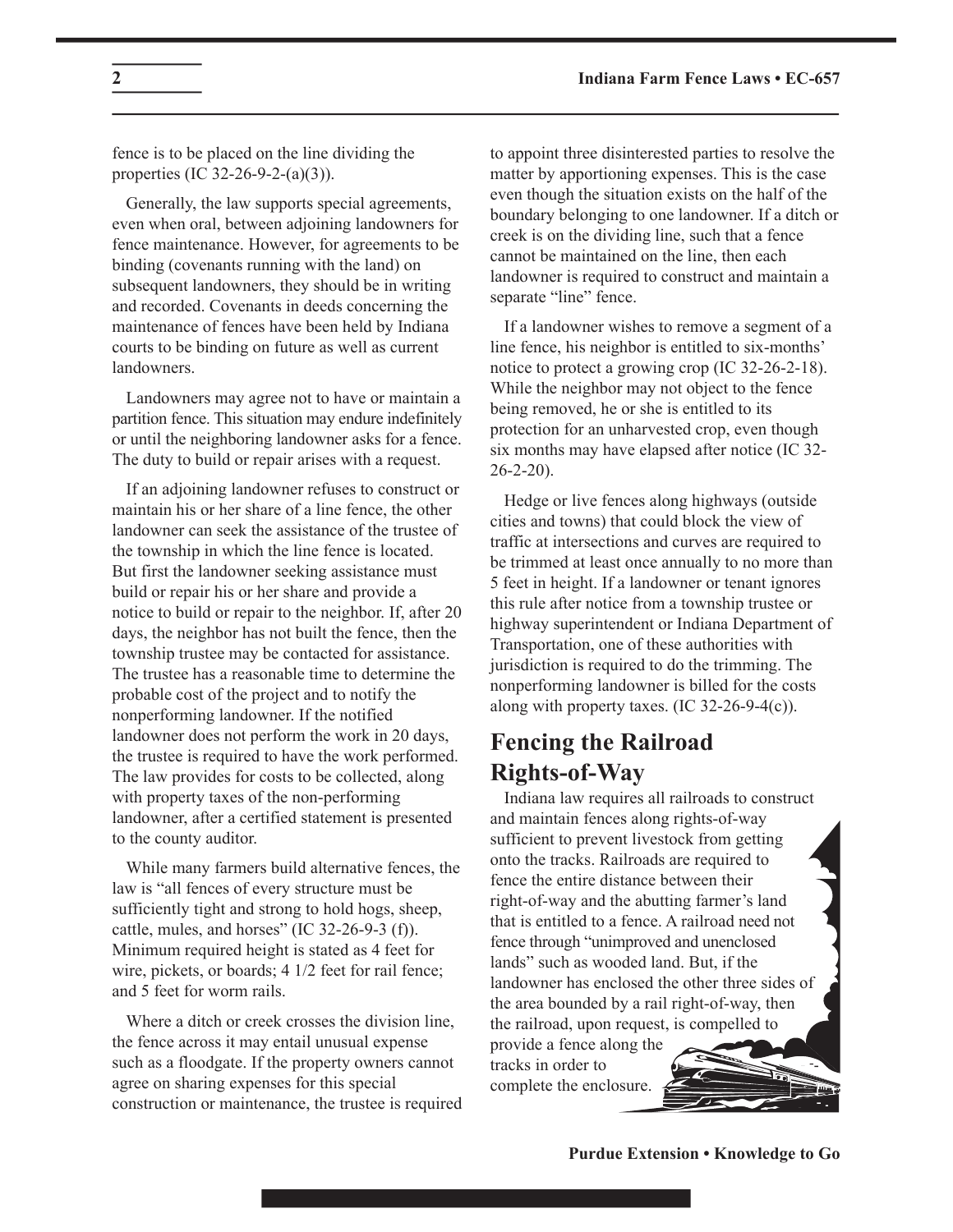When a railroad fails to build or maintain a fence desired by an adjacent landowner, the landowner may build or repair the fence and follow procedures in the law to obtain reimbursement of costs, including attorney fees.

If right-of-way fences are not constructed or maintained properly, then the railroad is liable to the landowner for all damages that may result, including, but not limited to, livestock killed or injured on the railroad track. If the railroad raises an "entry where no fence required" defense, courts have required railroads to prove that an injured animal entered the right-of-way at a point where no fence was required.

## **Fencing Highway Rights-of-Way, Public Parks, and Forests**

Interstate highways and other specified roadways are limited access, which normally implies fencing of all rights-of-way. Limited access right-of-way fences will be constructed by the state at federal and state expense and maintained by them even though the farmer may benefit. However, such fences are in place to restrict access for safety and for protection of the right-of-way. The fact that farmers may prefer no fences at all in order to avoid equipment damage may be irrelevant. Variances may be granted to avoid having a fence fronting a business or other property in the case of non-interstate, limited access roads. Safety along and integrity of a right-of-way must be maintained in order to allow a variance to continue.

When roads and highways are not limited access, the fencing of the rights-of-way is all at the expense of the abutting property owner. In specific cases, a fence may be built by the state as part of the compensation for right-of-way acquisition. But in these cases, the fence becomes the property and responsibility of the abutting owner.

Indiana state park policy is to share costs with neighboring landowners when a fence is needed for livestock. Signs rather than fences are used to mark boundaries, unless signs are inadequate for the situation.

National parks and forests normally do not fence their boundaries and do not come under the state law on fencing. They may fence at the government's expense when it is needed to protect a specific development or area. While they will share expenses for a survey, they will not share expenses with a farmer who needs a fence for livestock. In fact, a federal court case in West Virginia required the landowner to enclose his property to avoid violating federal regulations against his livestock being on the public property. This case and prior cases have held that the federal government was not bound by the state law covering cost sharing. There is no law requiring the U.S. to fence its park and forest properties.

#### **Liability for Animals**

Under common law (before or without statutes), landowners had no duty to fence their land unless they maintained animals on the premises. A keeper of animals was under a duty to keep them enclosed. If the animals escaped from their owner's property, the owner was liable for damages caused by the animals. In 1887, Indiana placed this rule into a statute. It is the law today that:

If any domestic animal breaks into an enclosure or wanders upon the lands of another, the person injured thereby, shall recover the amount of damages done: ... it shall not be necessary to allege or prove the existence of a lawful fence in order to recover for damages done. (IC 32-26-2- 2(b))



Indiana law provides for an election by each township of a "fencing-out" or "fencing-in" law. "Fencing-out" is the open-range option, whereby the landowner must build fences on his own if he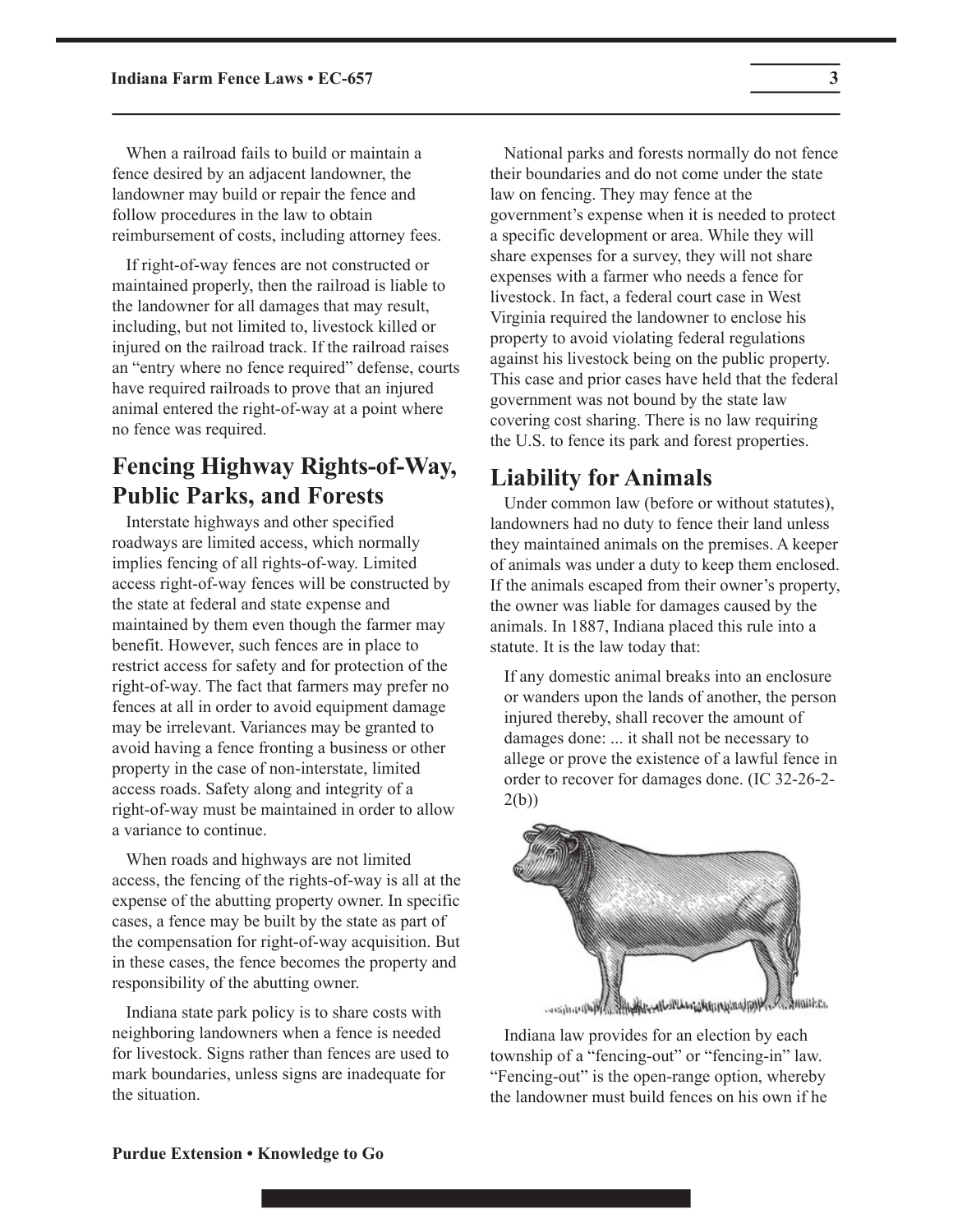desires to keep animals off his land. Under a fencing-out option, the injured party would have to prove that livestock broke through his lawful fence before damages could be recovered.

Although the above option exists, all of Indiana is under modified fencing-in law, with adjoining landowners sharing in the construction and maintenance of line fences—where at least one of landowners has "agricultural land." Indiana's line fence law is an exception to the basic rule of fencing-in. Unless neither of the adjoining landowners has "agricultural land," **a landowner is compelled to help build and maintain a share of a lawful line fences, even if it is only to keep his neighbor's livestock from trespassing.** The requirement to share in the construction and maintenance of a line fence has an element of the fencing-out rule.

But the livestock owner (landowner or tenant) has a duty to keep animals off the roadways with appropriate "exterior" farmstead fences. Animals might escape from a farmstead, travel down a roadway, and enter a neighbor's field where there is no gate or exterior fence. The farmer without livestock has no duty to build an exterior fence. Because the basic law requires fencing-in one's own livestock, the farmer may be strictly liable for the trespasses of his animals.

According to past litigation, if animals go through a line fence and damage a neighbor's property, whether or not the animal keeper is liable for damages should depend upon who was responsible for the portion of line fence that permitted passage. It is possible that the neighbor with damages was at fault in not maintaining his or her portion of the line fence. It seems



reasonable that this should be the rule, in order to place a penalty upon the landowner who did not maintain his or her share of the fence. Adjoining landowners must have adequate notice, as explained above, to repair a fence before livestock are turned against an inadequate fence. **Patience, neighborliness, good judgment, and legal counsel may be necessary to avoid liability, even when landowners think they are within their rights.**

It may be difficult or impossible to determine which part of the fence the animal escaped through. In that case, the animal keeper (or his or her insurer) likely will be held responsible for damages. Because of the cost of investigations and disputes, reasonable damages may be paid by an insurance company without substantial inquiry into the facts to determine fault.

Indiana law permits a property owner to "take-up" animals that are trespassing and hold them until proper compensation is offered for damages and the cost of keeping the animal(s). The statute requires the township trustee to appoint two disinterested parties, if requested, to determine the damages. If the owner of the animal(s) offers an amount to settle and subsequent court proceedings award no more than the settlement offered, the party claiming damages is assessed the court costs.

Landlords and farm operators need adequate liability insurance, because trespassing animals can lead to tenant and landowner liability. However, an owner of an escaped animal may not be liable for damages to motor vehicles or for injury to motorists. Court cases in Indiana and in other states indicate that if the animal owner shows that: (1) he or she was not aware that the animal(s) had escaped and (2) the fences were in good repair, the animal owner or landlord may not be liable.

#### **Adverse Possession**

By mistake, line fences may be a distance from the true boundary line. Indiana case law has held just as the statute states, that a line fence is to be placed on the boundary (survey) line (IC 32-26-9-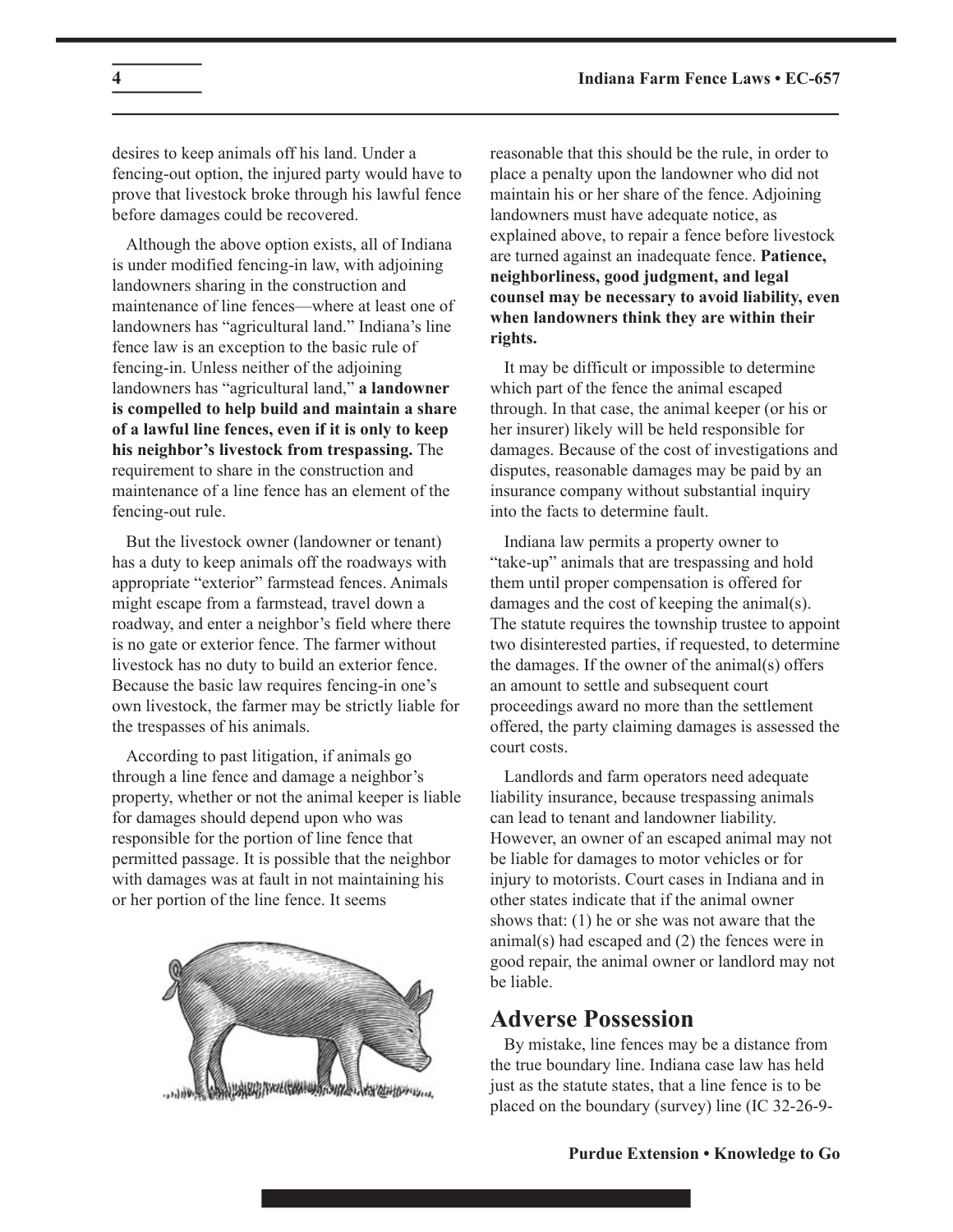$2(a)(3)$ ). A fence may have been erected under an erroneous assumption about the location of a boundary line and have stood for many years without a question. Landowners should be aware that an adjoining neighbor may acquire a strip or segment of their land when after several years it is found that the fence has a landowner's land on the neighbor's side.

Adverse possession theory and a "quiet title" lawsuit are legal measures that can be used to resolve such disputes. If the use of someone else's land is what the court may view as open, continuous, distinctive and exclusive, adverse, and notorious for at least 10 years, title may be established by adverse possession.<sup>1</sup> And a landowner may assert a claim under adverse possession by adding periods of time during which a disputed strip was adversely occupied by prior owners by the tacking time periods. Once these elements are established to the satisfaction of a judge or jury, fee simple title to the disputed tract is conferred to the claimant (neighbor) by operation of the law thus extinguishing title in the original (record) owner.

An adverse possessor may prevail without knowledge of the mistake until adjoining neighbors raise the issue. The adverse possessor merely needs to use the land as if it were his or hers. If the possessor knows there is a disagreement, he may win out by simply using the property for at least 10 years. Note that adversity cannot be established when there is consensual use—e.g., under a lease or an easement.

If the adjoining landowner accepts the erroneous boundary, whether knowing or not knowing it is wrong, the law, after 10 years, may give the property to the adverse possessor. However, if a landowner believes another possesses his or her land, he or she may bring a lawsuit to quiet title.

Either adjoining landowner can bring a quiet title lawsuit to let a court decide who is entitled to the disputed land. The landowner who claims the loss of land must not let the 10-year statutory

period elapse, or else the possessor's rights may be irrefutable. Once a court renders a judgment, this determines who has marketable title in the disputed strip or portion of land. A lawsuit and judgment may be necessary to clear the record, even if it appears that all the requirements of adverse possession have been satisfied.

A 1982 Indiana Appellate Court case established that ownership to a strip of land could shift to a neighbor where there was an agreement by the abutting neighbors to treat a fence as a legal boundary line. Further, ownership can shift to the possessor of the strip of land even though the property was not held for the statutory period (10 years) required under the theory of adverse possession. This was held to be binding on subsequent owners as long as no fraud could be shown to be present.

#### **Conclusion**

It is important that all parties know their rights and duties under the law. It is generally costly in terms of both dollars and human relationships to exercise the full recourse offered by the courts and the law. Because most people value good relationships with their neighbors, often a compromise may be best.

#### *Acknowledgments*

*The authors thank Purdue agricultural economists Craig Dobbins, Bob Taylor, and Alan Miller for reviewing this publications and Laura Hoelscher, editor, Purdue Department of Agricultural Communication.*



1 An Indiana law, IC 32-21-7-1, requires an adverse possessor to show that he or she paid the property taxes. However, Indiana case law may make an exception for strips along a fence line. To research the case law, see Fraley v. Minger, 786 N.E. 2d 288, (Ind. Ct. App., 2003).

**Purdue Extension • Knowledge to Go**